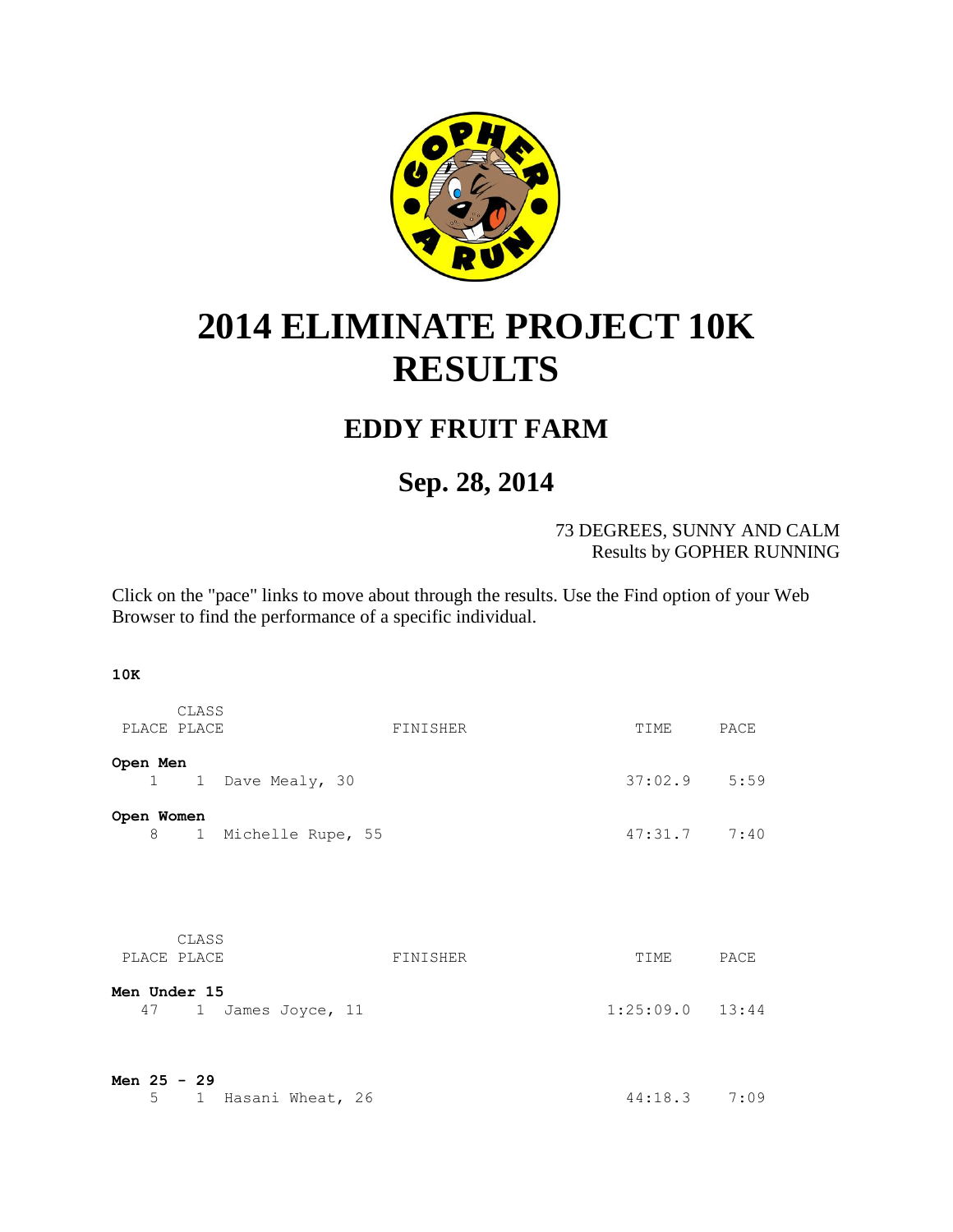|                 | 37       |       | 2 Ben Adler, 28                                  | $1:06:43.2$ 10:46             |              |
|-----------------|----------|-------|--------------------------------------------------|-------------------------------|--------------|
| Men $30 - 34$   |          |       |                                                  |                               |              |
|                 |          |       | 2 1 Joel Dagenhardt, 31                          | $37:10.6$ 6:00                |              |
|                 | 4        |       | 2 Luke Stecki, 34                                | 42:23.7 6:50                  |              |
| Men 35 - 39     |          |       |                                                  |                               |              |
|                 |          |       | 7 1 Craig Lyndall, 35                            | 47:04.0                       | 7:35         |
| Men $40 - 44$   |          |       |                                                  |                               |              |
|                 |          |       | 3 1 Brian Daniels, 41                            | 38:10.5 6:09                  |              |
|                 | 15       |       | 2 Bruce Kenneweg, 44                             | 53:10.7                       | 8:35         |
| Men 45 - 49     |          |       |                                                  |                               |              |
|                 |          |       | 19 1 Andrew Peko, 48                             | $56:47.4$ 9:10                |              |
| Men $50 - 54$   |          |       |                                                  |                               |              |
|                 |          |       | 14 1 Ron Nieber, 54                              | $53:02.0$ 8:33                |              |
|                 |          |       | 34 2 Jerry Ohara, 54                             | $1:05:18.2$ 10:32             |              |
| Men 55 - 59     |          |       |                                                  |                               |              |
|                 |          |       | 11 1 John Antalovich, 55                         | 49:10.6 7:56                  |              |
|                 | 12       |       | 2 Mike Immormino, 58                             | 51:08.4                       | 8:15         |
| Men $60$ & Up   |          |       |                                                  |                               |              |
|                 | 9        |       | 1 Robert Burrows, 67                             | 48:43.8 7:52                  |              |
|                 | 20       |       | 2 Joe Potkalitsky, 69                            | 56:49.1                       | 9:10         |
|                 |          |       |                                                  |                               |              |
|                 |          |       |                                                  |                               |              |
|                 |          | CLASS |                                                  |                               |              |
| PLACE PLACE     |          |       | FINISHER                                         | TIME                          | PACE         |
| Women Under 15  |          |       |                                                  |                               |              |
|                 |          |       | 45 1 Kalley Joyce, 11                            | $1:19:30.3$ $12:49$           |              |
|                 |          |       | 46 2 Ashley Joyce, 13                            | 1:22:44.4                     | 13:21        |
|                 |          |       |                                                  |                               |              |
| Women $20 - 24$ | 26       |       |                                                  |                               |              |
|                 |          |       | 1 Marygrace Antaloich, 20                        | $1:01:02.8$ 9:51              |              |
| Women $25 - 29$ |          |       |                                                  |                               |              |
|                 | 27<br>31 |       | 1 Janet Balzano, 29                              | $1:01:39.0$ 9:57              |              |
|                 |          |       | 2 Patricia Walworth, 25                          | 1:03:35.5                     | 10:15        |
| Women $30 - 34$ |          |       |                                                  |                               |              |
|                 | 18<br>23 |       | 1 Colleena Patterson, 31<br>2 Natalie Neff, 33   | 56:35.2<br>58:37.5            | 9:08<br>9:27 |
|                 |          |       |                                                  |                               |              |
| Women 35 - 39   |          |       |                                                  |                               |              |
|                 | 10<br>16 |       | 1 Rebecca Bornstein, 38<br>2 Nicole Fioritto, 36 | 48:48.9<br>55:03.3            | 7:52<br>8:53 |
|                 |          |       |                                                  |                               |              |
| Women $40 - 44$ |          |       |                                                  |                               |              |
|                 | 22<br>30 |       | 1 Tina Defranco, 43<br>2 Tina Joyce, 40          | $57:59.2$ $9:21$<br>1:03:17.3 | 10:12        |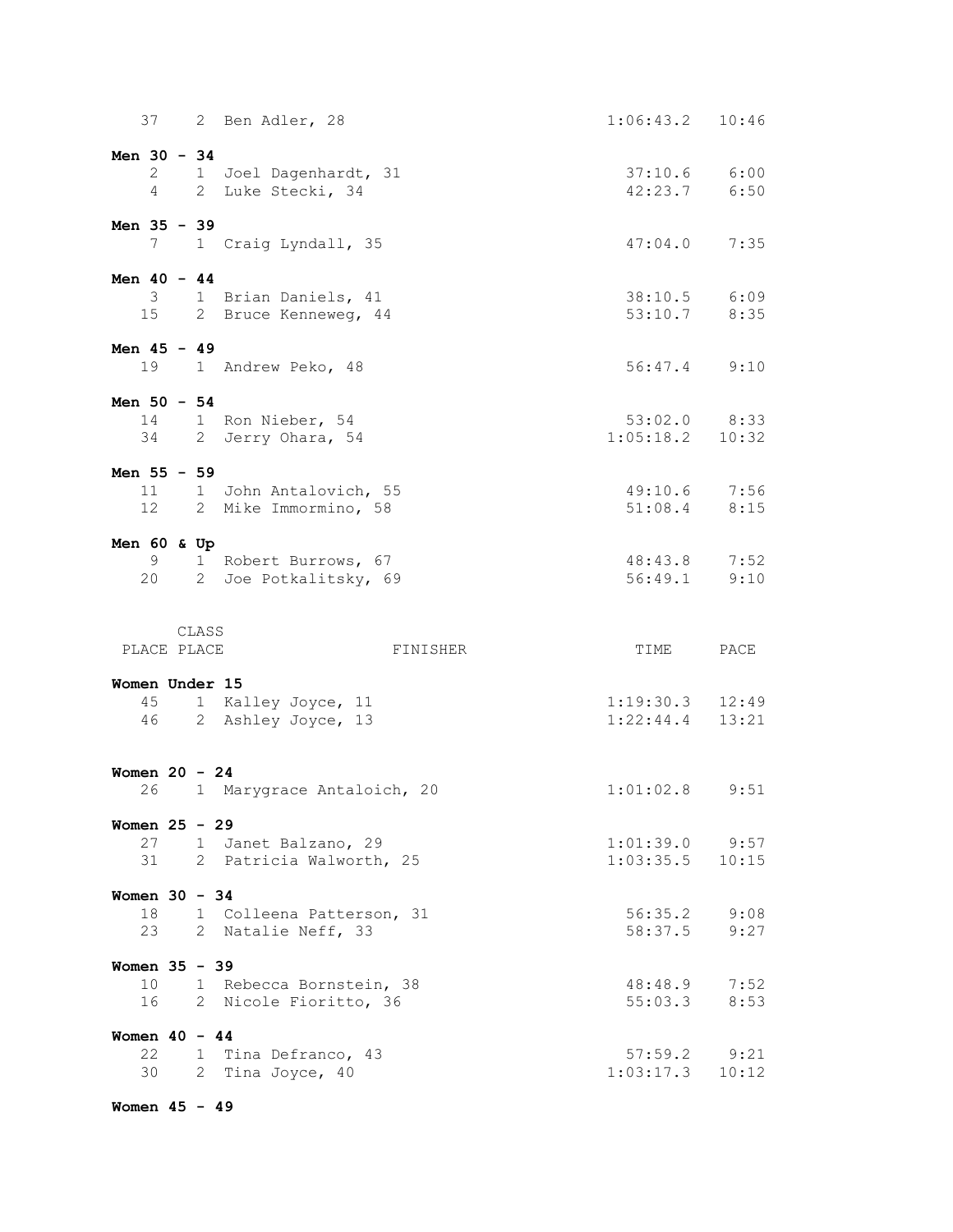<span id="page-2-3"></span><span id="page-2-2"></span><span id="page-2-1"></span><span id="page-2-0"></span>

| 36              |       |              | 1 Kym Sjauw, 47                                                       | 1:05:53.3      | 10:38 |
|-----------------|-------|--------------|-----------------------------------------------------------------------|----------------|-------|
|                 |       |              |                                                                       |                |       |
| Women $50 - 54$ |       |              |                                                                       |                |       |
| 32              |       |              | 1 Sue Michos, 53                                                      | 1:04:22.7      | 10:23 |
| 43              |       |              | 2 Tina Condon, 50                                                     | 1:14:56.4      | 12:05 |
|                 |       |              |                                                                       |                |       |
| Women 55 - 59   |       |              |                                                                       |                |       |
| 41              |       |              | 1 Loretta Summers, 57                                                 | 1:11:12.9      | 11:29 |
|                 |       |              |                                                                       |                |       |
| Women 60 & Up   |       |              |                                                                       |                |       |
| 29              |       |              | 1 Cindy Wildman, 62                                                   | 1:02:23.3      | 10:04 |
| 39              |       |              | 2 Carol Kwan, 60                                                      | 1:07:30.2      | 10:53 |
|                 |       |              |                                                                       |                |       |
|                 | CLASS |              |                                                                       |                |       |
| PLACE PLACE     |       |              | FINISHER                                                              | TIME           | PACE  |
|                 |       |              |                                                                       |                |       |
|                 |       |              |                                                                       |                |       |
| 10K             |       |              |                                                                       |                |       |
| $\mathbf{1}$    |       |              | Dave Mealy, 30                                                        | $37:02.9$ 5:59 |       |
|                 |       |              |                                                                       |                |       |
|                 |       |              | Pace: 6:00   7:00   8:00   9:00   10:00   11:00   12:00   13:00   Top |                |       |
|                 |       |              |                                                                       |                |       |
| $\mathbf{2}$    |       |              | 1 Joel Dagenhardt, 31                                                 | 37:10.6        | 6:00  |
| 3               |       |              | 1 Brian Daniels, 41                                                   | 38:10.5        | 6:09  |
| 4               |       |              | 2 Luke Stecki, 34                                                     | 42:23.7        | 6:50  |
|                 |       |              | Pace: 6:00   7:00   8:00   9:00   10:00   11:00   12:00   13:00   Top |                |       |
|                 |       |              |                                                                       |                |       |
| 5               |       |              | 1 Hasani Wheat, 26                                                    | 44:18.3        | 7:09  |
| $\epsilon$      |       |              | 3 John Danik, 34                                                      | 46:31.6        | 7:30  |
| 7               |       |              | 1 Craig Lyndall, 35                                                   | 47:04.0        | 7:35  |
| $\,8\,$         |       |              | Michelle Rupe, 55*                                                    | 47:31.7        | 7:40  |
| $\mathsf 9$     |       |              | 1 Robert Burrows, 67                                                  | 48:43.8        | 7:52  |
| 10              |       |              | 1 Rebecca Bornstein, 38*                                              | 48:48.9        | 7:52  |
| 11              |       |              | 1 John Antalovich, 55                                                 | 49:10.6        | 7:56  |
|                 |       |              |                                                                       |                |       |
|                 |       |              | Pace: 6:00   7:00   8:00   9:00   10:00   11:00   12:00   13:00   Top |                |       |
|                 |       |              |                                                                       |                |       |
| 12              |       |              | 2 Mike Immormino, 58                                                  | 51:08.4        | 8:15  |
| 13              |       |              | 3 Guy Munn, 57                                                        | 51:31.5        | 8:19  |
| 14              |       |              | 1 Ron Nieber, 54                                                      | 53:02.0        | 8:33  |
| 15              |       |              | 2 Bruce Kenneweg, 44                                                  | 53:10.7        | 8:35  |
| 16              |       |              | 2 Nicole Fioritto, 36*                                                | 55:03.3        | 8:53  |
|                 |       |              | Pace: 6:00   7:00   8:00   9:00   10:00   11:00   12:00   13:00   Top |                |       |
|                 |       |              |                                                                       |                |       |
| 17              |       | 4            | Ken Drummond, 58                                                      | 56:29.1        | 9:07  |
| 18              |       | 1            | Colleena Patterson, 31*                                               | 56:35.2        | 9:08  |
| 19              |       | $\mathbf{1}$ | Andrew Peko, 48                                                       | 56:47.4        | 9:10  |
| 20              |       | 2            | Joe Potkalitsky, 69                                                   | 56:49.1        | 9:10  |
| 21              |       | 3            | Ron McCellan, 44                                                      | 57:34.0        | 9:17  |
| 22              |       | 1            | Tina Defranco, 43*                                                    | 57:59.2        | 9:21  |
| 23              |       | $\mathbf{2}$ | Natalie Neff, 33*                                                     | 58:37.5        | 9:27  |
| 24              |       | 3            | Stephanie Duca, 39*                                                   | 59:40.6        | 9:38  |
| 25              |       | 3            | Jennifer DeFrance, 34*                                                | 1:00:07.4      | 9:42  |
| 26              |       | $\mathbf{1}$ | Marygrace Antaloich, 20*                                              | 1:01:02.8      | 9:51  |
|                 |       |              |                                                                       |                |       |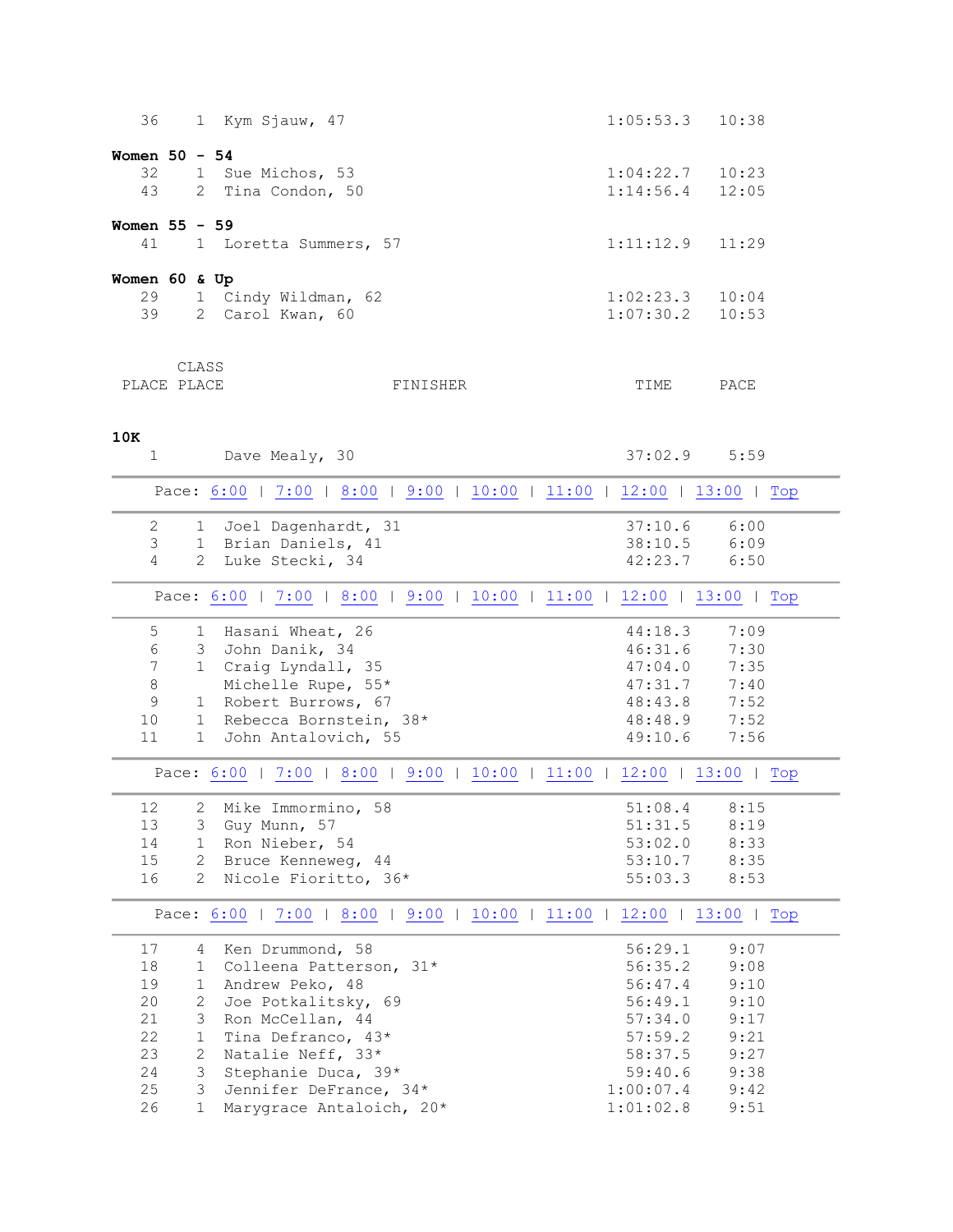<span id="page-3-3"></span><span id="page-3-2"></span><span id="page-3-1"></span><span id="page-3-0"></span>

| Pace: 6:00   7:00   8:00   9:00   10:00   11:00   12:00   13:00   Top |                    |
|-----------------------------------------------------------------------|--------------------|
| 28<br>Stephanie Abramowitz, 30*<br>4                                  | 1:02:13.1<br>10:02 |
| 29<br>Cindy Wildman, 62*<br>1                                         | 1:02:23.3<br>10:04 |
| 30<br>Tina Joyce, 40*<br>$\overline{2}$                               | 1:03:17.3<br>10:12 |
| 31<br>$\overline{2}$<br>Patricia Walworth, 25*                        | 1:03:35.5<br>10:15 |
| 32<br>Sue Michos, 53*<br>1                                            | 10:23<br>1:04:22.7 |
| 33<br>Sarah Moon, 37*<br>$\overline{4}$                               | 1:04:58.4<br>10:29 |
| 34<br>$\overline{2}$<br>Jerry Ohara, 54                               | 1:05:18.2<br>10:32 |
| Lisa Scacco, 38*<br>35<br>5 <sup>5</sup>                              | 1:05:32.4<br>10:34 |
| 36<br>$\mathbf{1}$<br>Kym Sjauw, 47*                                  | 1:05:53.3<br>10:38 |
| 37<br>$\overline{2}$<br>Ben Adler, 28                                 | 1:06:43.2<br>10:46 |
| Jessica Emich, 35*<br>38<br>6                                         | 1:07:11.9<br>10:50 |
| 39<br>$\overline{2}$<br>Carol Kwan, 60*                               | 1:07:30.2<br>10:53 |
| Pace: 6:00   7:00   8:00   9:00   10:00   11:00   12:00   13:00   Top |                    |
| Maria Martucci, 43*<br>40<br>3 <sup>7</sup>                           | 1:08:54.4<br>11:07 |
| Loretta Summers, 57*<br>41<br>$1 \quad$                               | 1:11:12.9<br>11:29 |
| Mark Abramowitz, 30<br>42<br>$\overline{4}$                           | 1:12:15.6<br>11:39 |
|                                                                       |                    |
| Pace: 6:00   7:00   8:00   9:00   10:00   11:00   12:00   13:00   Top |                    |
| 43<br>Tina Condon, 50*<br>2                                           | 1:14:56.4<br>12:05 |
| 44<br>Jean Toth, 78*<br>3                                             | 1:17:48.9<br>12:33 |
| Kalley Joyce, 11*<br>45<br>$1 \quad$                                  | 1:19:30.3<br>12:49 |
| Pace: 6:00   7:00   8:00   9:00   10:00   11:00   12:00   13:00   Top |                    |
|                                                                       |                    |
| 46<br>2 Ashley Joyce, 13*                                             | 1:22:44.4<br>13:21 |
| James Joyce, 11<br>47<br>1<br>indicates females                       | 1:25:09.0<br>13:44 |
| 2 finishers among Males (no age given)                                |                    |
| 1 finishers among Men Under 15                                        |                    |
| 2 finishers among Men 25 - 29                                         |                    |
| 4 finishers among Men 30 - 34                                         |                    |
| 1 finishers among Men 35 - 39                                         |                    |
| 3 finishers among Men 40 - 44                                         |                    |
| 1 finishers among Men 45 - 49                                         |                    |
| 2 finishers among Men 50 - 54                                         |                    |
| 4 finishers among Men 55 - 59                                         |                    |
| 2 finishers among Men 60 & Up                                         |                    |
| 2 finishers among Women Under 15                                      |                    |
| 1 finishers among Women 20 - 24                                       |                    |
| 2 finishers among Women 25 - 29                                       |                    |
| 4 finishers among Women 30 - 34                                       |                    |
| 6 finishers among Women 35 - 39                                       |                    |
| 3 finishers among Women 40 - 44                                       |                    |
| 1 finishers among Women 45 - 49                                       |                    |
| 2 finishers among Women 50 - 54                                       |                    |
| 1 finishers among Women 55 - 59                                       |                    |
| 3 finishers among Women 60 & Up                                       |                    |
| 22 male finishers<br>25 female finishers                              |                    |
| 47 total finishers                                                    |                    |
|                                                                       |                    |